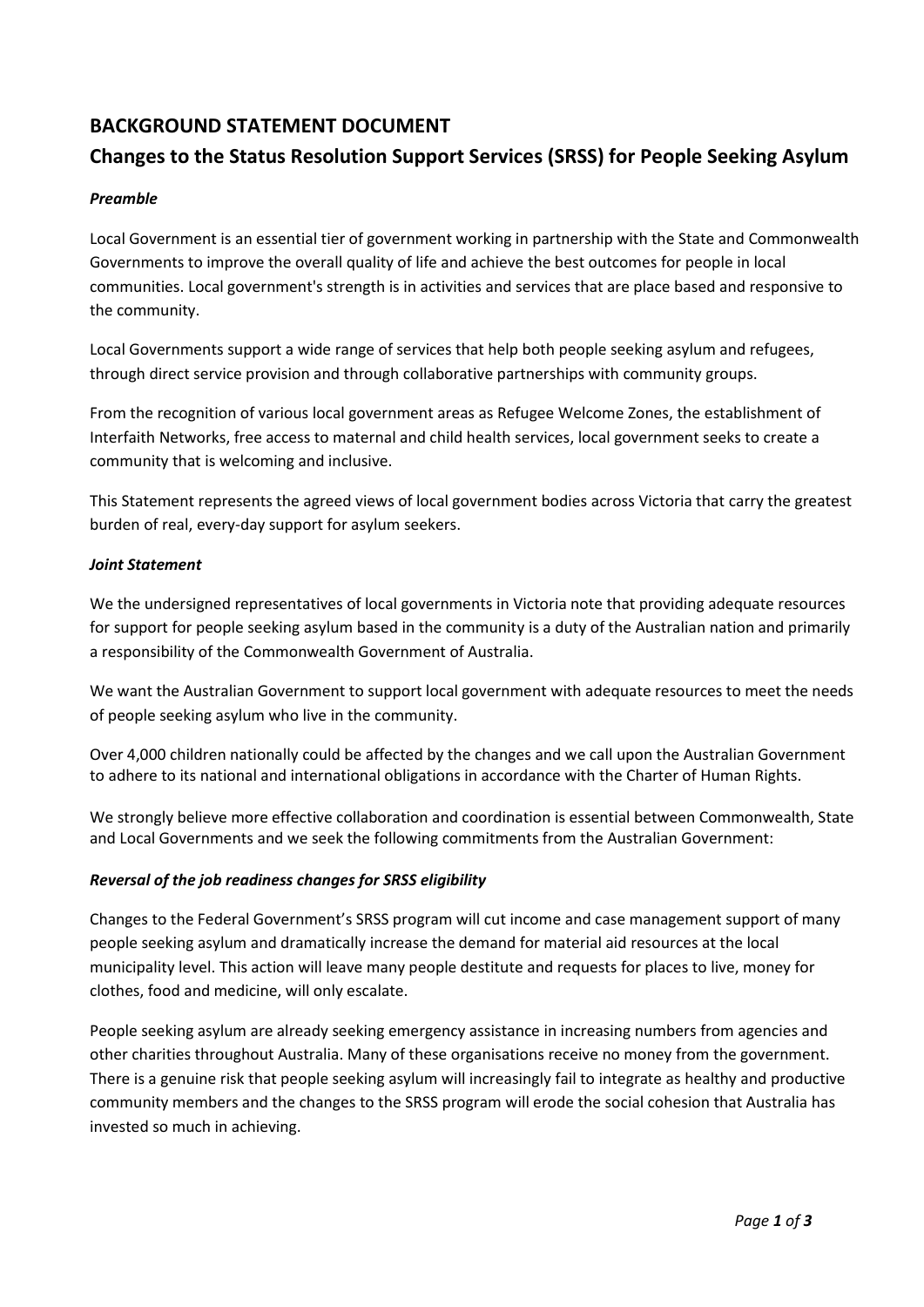**Commitment One:** We want the Australian Government to reverse the recent assessment changes to the Status Resolution Support Services (SRSS) program and provide adequate income and case management support for people seeking asylum while they seek sustainable employment.

## *Additional funding to enable accurate assessment and support for job readiness*

Accurate job readiness assessment for sustainable employment is difficult to assess and providers of SRSS case management are not trained employment consultants. There is a strong concern in the sector that the majority of people seeking asylum affected by the SRSS changes will be even more disadvantaged than other job seekers in the marketplace.

Federal government funded jobactive providers only provide extremely limited Stream A level job seeking support for people seeking asylum who register voluntarily with their service. People seeking asylum face significant challenges in finding employment, accentuated by the uncertainty of their status in Australia, language and cultural barriers, and a lack of work place understanding. People seeking asylum come from unbelievably traumatic situations, often suffering from physical and mental abuse, homelessness and periods of starvation. The effects of these deprivations are often ongoing and a far higher level of support will be required to prepare for job readiness. Current funding levels for Stream A employment outcomes do not incentivise jobactive providers to provide any job assessment or employment consultant support for people seeking asylum.

**Commitment Two:** We strongly call on the Australian Government to provide funding to enable accurate initial job readiness assessment by trained employment consultants who understand the unique and significant barriers that people seeking asylum face.

**Commitment Three:** We want the Australian Government to provide additional funding to enable asylum seekers to be registered as Stream B and C job seekers within the jobactive network of agencies to facilitate ongoing job readiness assessment and skilled employment consultant support.

#### *Local level coordination*

Local Government takes account of the needs of all groups in the community when allocating its limited resources. Informed local area planning is essential for Local Government to provide adequate and timely support for asylum seekers and support groups in the community, while ensuring that support is well targeted and equitably distributed.

Community organisations are often among the first responders in providing support to vulnerable community members and provide a service that is distinct to that of funded service providers. Operating in isolation and with limited funds, these organisations do not currently have the resources available to enable a coordinated response which at times results in the unnecessary duplication of effort and a less efficient use of already scant resources.

**Commitment Four:** The Australian Government needs to improve local area coordination in cooperation with LGA's. We call on the Australian Government to work with local municipalities in exploring the feasibility of local coordination points to better respond to local area need.